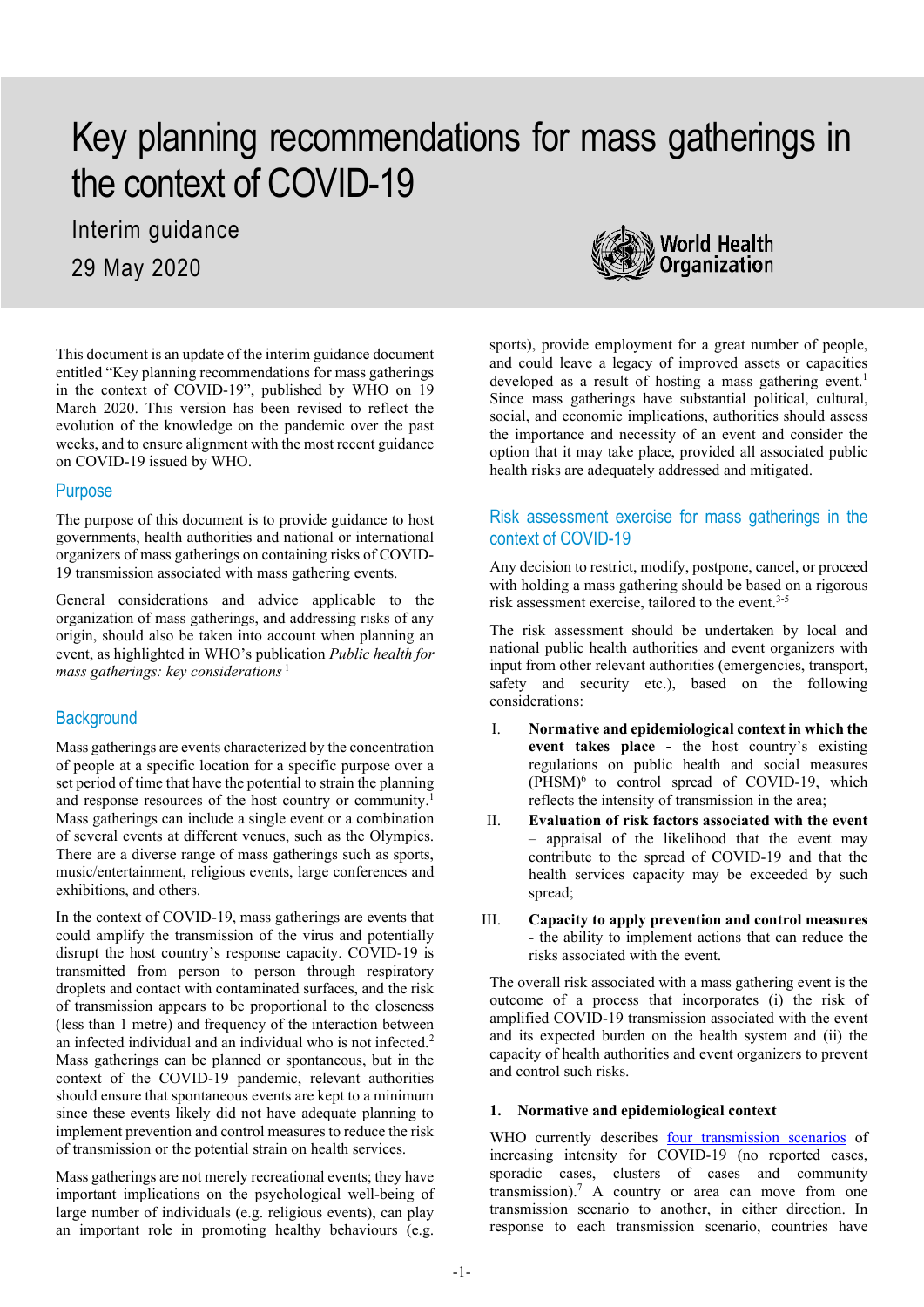adopted progressively stricter public health and social measures, applicable at the individual level (e.g. hand hygiene, respiratory etiquette, physical distancing) and potentially at the community level (e.g. movement restrictions, limitation to social and professional activities).

In countries that are implementing strict movement and physical distancing measures aimed at decreasing transmission of COVID-19,6 it is unlikely that authorities will allow mass gatherings to take place. However, in countries where restrictive measures are being progressively adjusted in response to an evolving epidemiology, the decision to proceed with an event and how to proceed, becomes highly relevant.

WHO has issued guidance on the progressive adjustment of public health and social measures in response to the epidemiological evolution of the COVID-19 pandemic.<sup>8</sup> The risk assessment for a mass gathering should reflect the host country's adjustments to their public health and social measures. As countries loosen their public health and social measures based on local epidemiology, the "safety nets" provided by such measures to reduce and control the transmission of COVID-19 will no longer be available. This makes conducting thorough risk assessments for planned mass gathering events even more important.

#### **2. Evaluation of the risk factors associated with the mass gathering event**

This step of the risk assessment exercise examines the key characteristics of the mass gathering event, with the aim of profiling and quantifying the associated risk of COVID-19 transmission. It also examines the context in which the event takes place, notably from a health system perspective. Areas to consider in the evaluation include, but are not limited to:

- The characteristics of the event's designated venue(s) (location, size/type, indoor/outdoor, crowd density, etc.)
- The number and key characteristics of the expected participants in the event (age, health status, provenance, international/local travel to event, etc.)
- The expected interactions among participants occurring during the event (closeness of contact, etc.)
- The expected duration of the event
- The capacity of the host country's health system to detect and manage cases of COVID-19 in terms of policies, resources, and capacities

#### **3. Capacity to apply prevention and control measures**

Prevention and control measures are public health actions that aim to reduce the risk of COVID-19 transmission inherent in the event under consideration, as well as the likelihood that health services may be strained by the event. Prevention and control measures may:

- Modify the characteristics of the event (e.g. venue, attendees, facilities, equipment), or
- Focus on the capacity of health and other relevant authorities and organizers to strengthen preparedness and response to a public health issue that occurs before, during, or after the mass gathering event. Prevention and control measures can be applied throughout the

event's timeline - in the planning phase, the operational phase, and the post-event phase.

#### *Planning phase*

The planning phase is the period preceding the event, when plans are developed, tested, and revised. Prevention and control measures applicable during this phase include:

- Liaison with all relevant stakeholders
	- o Establishing direct links and channels of communication between event organizers, health authorities, and other relevant authorities
	- o Establishing collaboration and coordination mechanisms among all stakeholders, partners, and constituencies involved in the event
- Development of a preparedness and response plan
	- o Ensuring alignment of the event plan with wider national emergency preparedness and response plans
	- o Making provisions for detecting and monitoring event-related cases of COVID-19, reducing the spread of the virus, managing and treating ill persons, disseminating public health messages specific to COVID-19 in culturally appropriate ways and in languages used by participants
	- o Establishing a clear line of command and control, and enabling efficient situation analysis and decisionmaking
	- o Developing a risk communication strategy and a community engagement plan for the event aimed at keeping the public informed about the health situation, key developments, and any advice and recommended actions they should take (e.g. social media monitoring)
- Assessment of capacities and resources
	- o Making provisions for human resources, procurement of personal protective equipment and other medical consumables, availability of isolation rooms, cleaning schedules, etc., in close coordination with national and local health authorities, and other relevant authorities

## *Operational phase*

The operational phase is the period during which the delivery of the event services takes place. Prevention and control measures applicable during this phase include:

- Modifications of the event (related to the venue)
	- o Hosting the event, at least partially, online/remotely/virtually
	- o Hosting the event outdoors rather than indoors
	- o Adjusting the official capacity of the venue
	- o Ensuring availability of handwashing facilities with soap and water and/or hand rub dispensers
	- o Ensuring regular and thorough cleaning and disinfection of the venue by designated staff
	- o Regulating the flow and density of people entering, attending, and departing the event (e.g. by increasing the frequency of transport, staggering arrivals,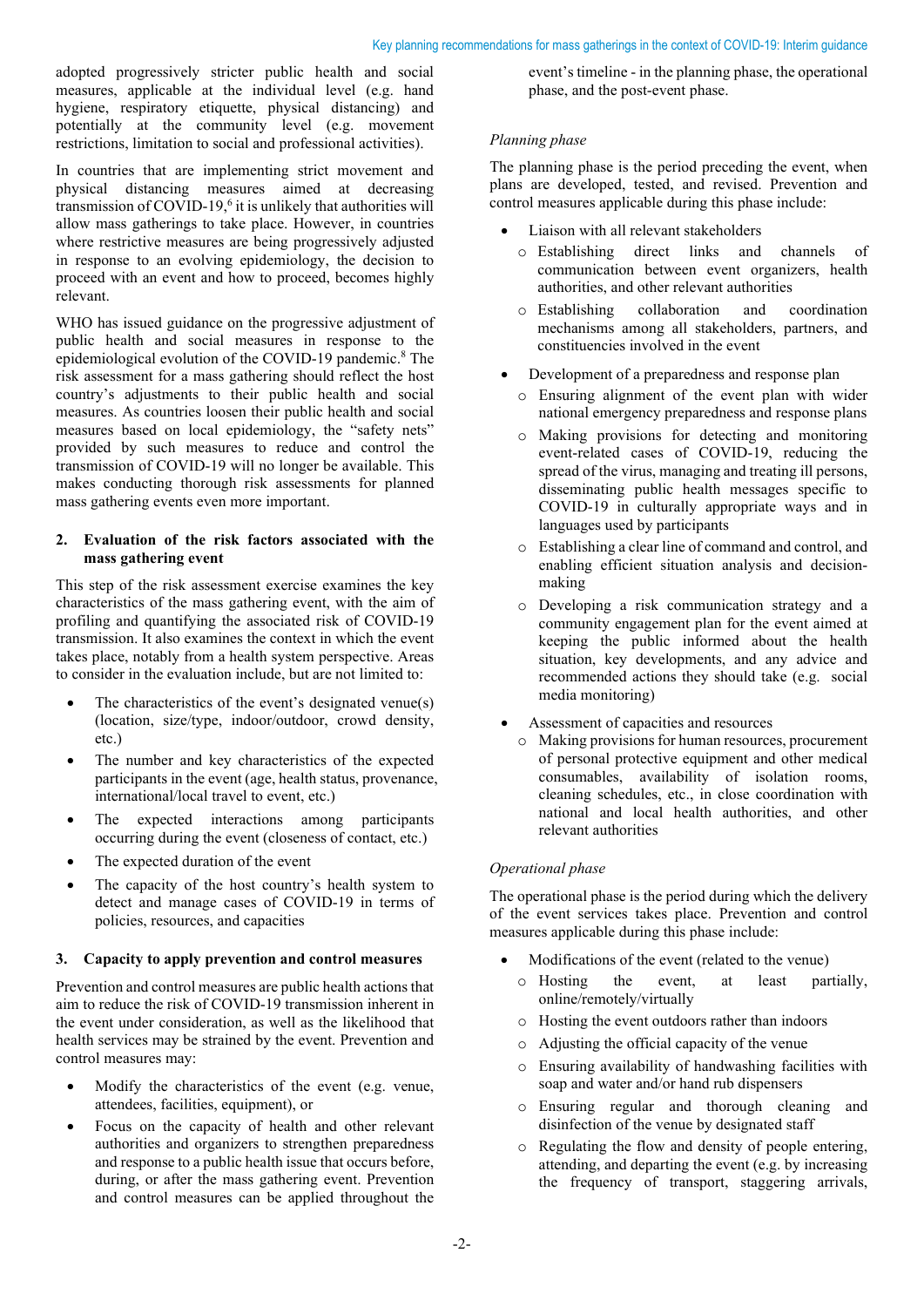registering attendees, numbering entries, designating seating, marking the floor)

- Modifications of the event (related to the participants)
	- o Advising people to observe physical distancing, respiratory/cough etiquette, and hand hygiene practices
	- o Advising people with higher risk of transmitting COVID-19 that they should not attend the event (e.g. those with COVID-19 symptoms, contacts of COVID-19 cases during their period of quarantine, or those coming from countries/areas with community transmission of COVID-19)
	- o Advising people with higher risk of developing severe illness from COVID-19 (e.g. aged  $\geq 65$  years or with pre-existing medical conditions), and individuals in contact with higher-risk patients (e.g. residents in same household, long term care facility employees etc.), that they should not attend the event, or making special arrangements for them
- Modifications of the event (duration)
	- o Keeping the duration of the event to a minimum to limit contact among participants
- Risk communication
	- o Ensuring coordination and consistency in crafting and delivering culturally appropriate and languagespecific messages to participants and the public
	- o Disseminating key messages in line with national health policies, including:
		- Visual reminders on basic preventive measures, especially physical distancing, respiratory/cough etiquette, and hand hygiene practices
		- Visual reminders on action and steps to be followed by people developing symptoms of COVID-19
		- Visual reminders on recommended/required use of face masks and other personal protective equipment (PPE)
- Surveillance of participants, aimed at detecting and managing individuals developing symptoms during the event
	- o Detection and management of event-related COVID-19 cases should be conducted in accordance with national policies and regulations, within the framework of national health systems
	- o Isolation facilities should be made available at the event site for participants who develop symptoms, for initial assessment and triage by designated medical staff, and for their transportation to a health facility if needed
	- o Arrangements should be made with national and local health authorities regarding diagnosis and treatment of COVID-19 cases identified during the event

## *Post-event phase*

The post-event phase follows the conclusion of the mass gathering. Prevention and control measures applicable during this phase include:

- Liaison between event organizers and health authorities, along the following lines:
- o In case participants or staff develop symptoms during the event, event organizers should liaise with national and local health authorities, as well with those of the participant's home city or country, and facilitate sharing of information
- o Individuals who develop symptoms upon returning to their home city or country should be advised to contact public health authorities about their potential exposure
- o Liaison between event organizers and health authorities is required to ensure that systems are in place to detect cases arising in the local population as a consequence of the event

#### **4. Determination of the overall risk of the mass gathering**

The overall risk associated with an event is the result of an assessment process that considers both the risk factors associated with an event and the capacity that health and other relevant authorities and event organizers possess to mitigate those risks through the adoption of a set of preventive and control measures.

WHO has developed tools that assign a numerical score to  $\frac{1}{2}$  risk factor and control measure,<sup>3-5</sup> thus allowing for the calculation of a resulting overall risk score, which corresponds to a defined risk category and to a recommendation for the event. A review of the risk assessment at regular intervals is advised, since the relative importance of the risk factors associated with the event, and consequently the relevance of the prevention and control measures applied, are dynamic and may evolve over time.

Generally, events associated with a low or very low risk of COVID-19 transmission and low strain on the health system may be considered sufficiently safe to proceed. Events with a moderate, high, or very high level of risk might not be sufficiently safe to proceed and would require a more thorough application of prevention and control measures. If the risk of spreading COVID-19 remains significant after application of all control measures, postponing or cancelling the planned event should be considered.

WHO does not have the mandate to enforce any restriction, modification, postponement, or cancelation of a mass gathering event, or to authorize that its organization may proceed. Rather, it advises authorities and event organizers on best practice based on available evidence.

## **5. Legacy and lessons learnt**

Legacy is the improved assets or capacity developed as a result of hosting a mass gathering, and can include improvements in the health systems of the host country, improvements in health behaviours, and ability to deliver future mass gatherings.<sup>1</sup> As always, reviewing lessons learnt and evaluating event legacy is of paramount importance to conduct a formal assessment of policies and improve best practices. Authorities and organizers should see such events as an opportunity to enhance their ways of working and pass this learning on to future event organizers and the host country.